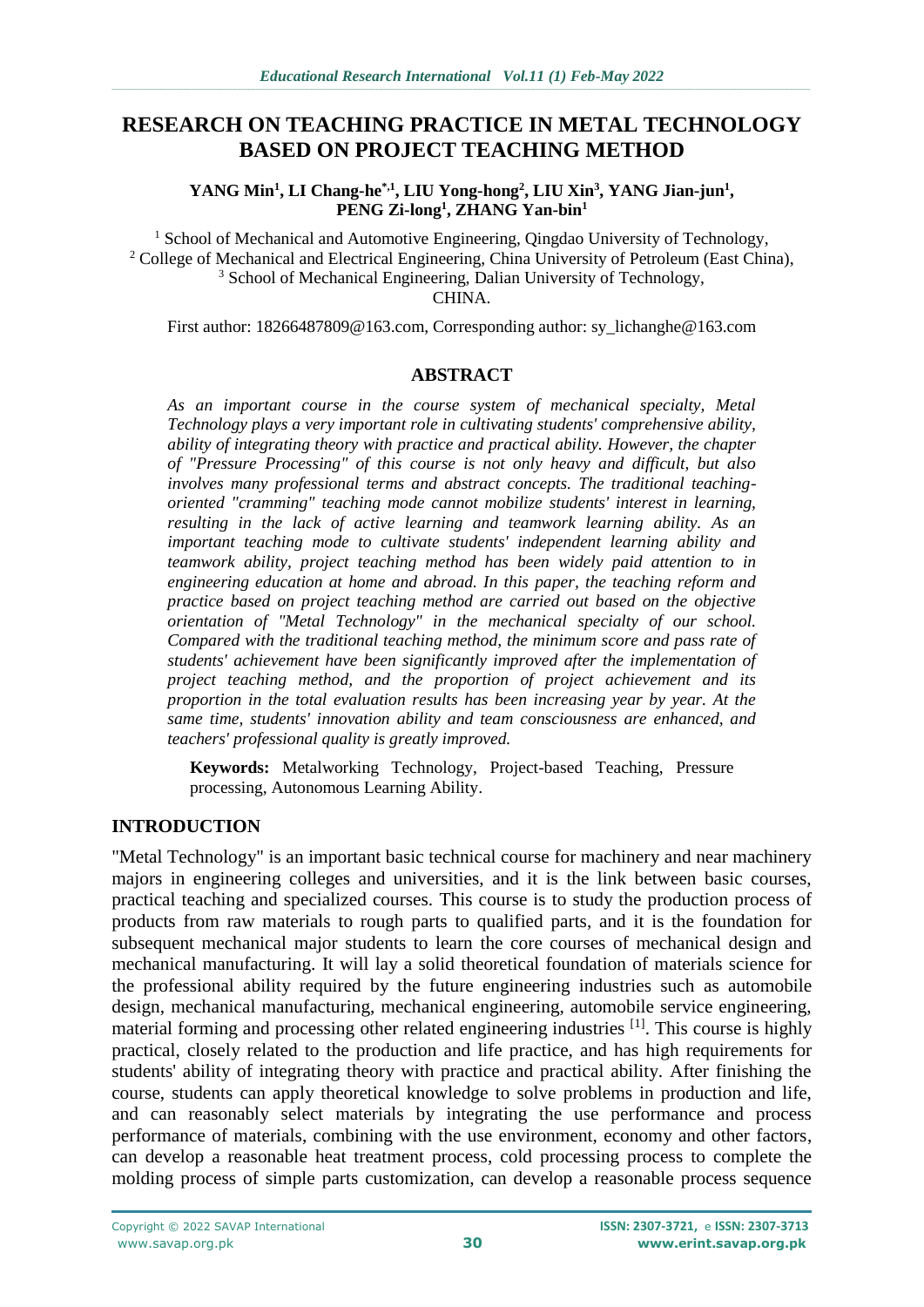and start processing to complete the metalworking experiment. Through the study of this course, students have the knowledge of parts blank manufacturing and machining technology, and provide technical theoretical support for the subsequent relevant courses study, curriculum design and graduation design.

The course of Metal Technology has two characteristics: First, it has strong comprehensiveness, including the basic metal materials and the cold and hot processing technology. It has many new concepts and terms, complex content, broad scope of knowledge, strong professionalism and limited class hours <sup>[2]</sup>. Second, the course is closely related to the actual production, not only classroom theory teaching, but also the implementation of metalworking practice, the two complement each other. Prior to the Metal Technology course, engineering students in related fields are required to undergo several weeks of metalworking practice, which includes lathe workers, milling workers, fitter, sand casting and other content. Through metalworking practice, students can combine theoretical knowledge with field operation of specific mechanical processing technology, be familiar with the general process of mechanical manufacturing, understand the main technological methods and processes of metal processing, and master the ability to choose machining methods and process analysis of simple parts. It plays an important auxiliary role in improving students' comprehensive quality and carrying out the study of Metal Technology for students<sup>[3]</sup>.

The main learning content of Metal Technology includes five chapters: introduction, casting, pressure machining, welding and cutting, and each chapter contains several teaching emphases and difficulties. Among them, the pressure machining chapter is mainly divided into forging and stamping two kinds of technology. Forging refers to the metal blank in anvil or forging die bore impact force or pressure deformation processing method, divided into free forging and die forging. The process of free forging can be divided into basic process, auxiliary process and finishing process. The basic process includes upsetting, drawing, punching, bending, twisting, staggering, cutting, etc. Die forging can be divided into hammer die forging, press die forging and tire die forging according to different equipment. According to their different functions, the forging die chamber on hammer can be divided into two types: forging die chamber and blank making die chamber, and the forging die chamber can be divided into final forging die chamber and pre forging die chamber; Die forging on press is divided into crank press, friction press and flat forging press. Stamping is a processing method that metal sheet is separated or deformed when pressed between dies. The basic process of stamping can be divided into separation process and forming process. The separation process includes blanking, dressing and cutting. Blanking includes blanking and punching. Their die structure, operation method and separation process are identical, but their functions are different. When blanking, the part flushed down from the sheet metal is the finished product, while the sheet metal itself becomes waste or leftover material. Punching is to punch out the needed holes on the sheet metal. The sheet metal after punching is the finished product, and the part washed down is the waste. Forming process is a process that causes a part of sheet metal to displace from the other part without breaking, such as bending, drawing, flanging, bulging, etc. Punch is an essential tool in stamping process. According to the different process combination, the die can be divided into three types: simple die, continuous punch and compound die $[4]$ . From the above, the chapter of pressure processing in metal technology is not only focused on many difficulties, but also involves many professional terms and abstract concepts. If the traditional teaching method of "teacher speaking, students listen" is adopted, teachers monologue explain a large number of professional terms and abstract concepts, and students often feel boring and boring, and they don't know the knowledge points deeply, which leads to the rapid decline of learning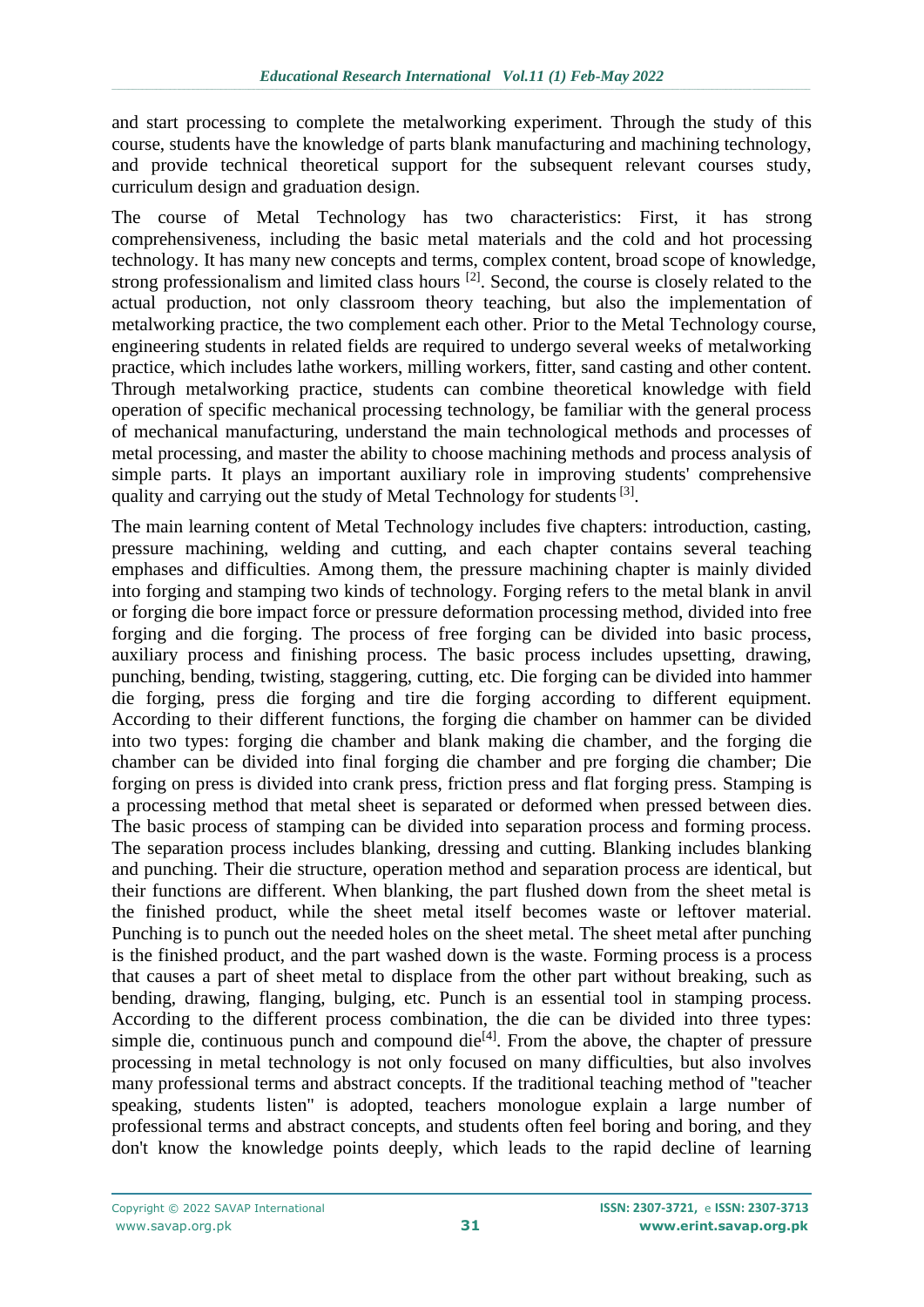enthusiasm. In addition, in recent years, the reform of education system requires all disciplines to reduce the theoretical hours of related courses, which undoubtedly further increases the difficulty of students learning this course. Therefore, in the case of the reduction of the total class hours and the little change of the teaching content, teachers urgently need to change the traditional teaching methods and explore other teaching modes in order to fully mobilize the enthusiasm of students' participation in the classroom, effectively play the subjective initiative of students' extracurricular learning, and let students become the main body of the classroom.

In recent years, project teaching method has been gradually promoted as a major reform of teaching mode in the new period <sup>[5]</sup>. Project teaching method is a teaching activity carried out by teachers and students through the joint implementation of a complete project. Students understand and grasp the knowledge and skills required by the course in the process of project implementation, and cultivate the ability to analyze and solve problems, team spirit and cooperation ability <sup>[6]</sup>. The activity of teachers and students to carry out teaching around the complete project is the project teaching method. When the education and teaching in colleges and universities are carried out, the task of producing a specific product with application value can be called the project  $[7]$ . Project teaching method can help students to acquire experience and skills from their own experience by organizing students to participate in the design, implementation and management of specific projects, so as to achieve the teaching objectives. Project teaching method is a new teaching method based on students' autonomy and exploratory learning, and adopting similar scientific research and practice methods to promote students' active and active development.

In the project-based teaching activities, "student-centered, project-centered", the teacher is the organizer, director, helper and promoter, who plays the role of "host", and the main teaching work is to promote students to organize processing practice and analysis technology, encourage students to think, discuss and exchange, in order to prevent mistakes and detours [5]. In the process of project practice, students can understand and grasp the knowledge and skills required by the course, experience the hardships and fun of innovation, cultivate the ability of analyzing and solving problems, team spirit and cooperative communication ability. In the team environment, we should give full play to each student's initiative, enthusiasm and creativity, and focus on the process of completing the project rather than the final result. The teaching method with the project as the central goal, through the "project setting - project mobilization - planning - project implementation - process monitoring - project display and defense - project evaluation" such a clear goal, from shallow to deep, step by step implementation process<sup>[8]</sup>. The general situation of the project, the knowledge needed for the implementation of the project and the comprehensive solution of the project are presented to the students in a clear hierarchy. This is a kind of teaching method in line with students' cognitive law and learning characteristics, which effectively ensures students' in-depth understanding and accurate grasp of various knowledge points.

## **PROJECT TEACHING METHOD DESIGN AND TEACHING PRACTICE**

A project-driven teaching method was designed according to the characteristics of the pressure processing chapter of Metal Technology. Projection teaching generally includes several modules, such as project setting, objective mobilization, planning, project implementation, process monitoring, project demonstration and defense, and project evaluation.

(1) Project setting: before the project starts, the teacher will decide the project topic and make the group of the project team. In the chapter of pressure processing in metal technology, three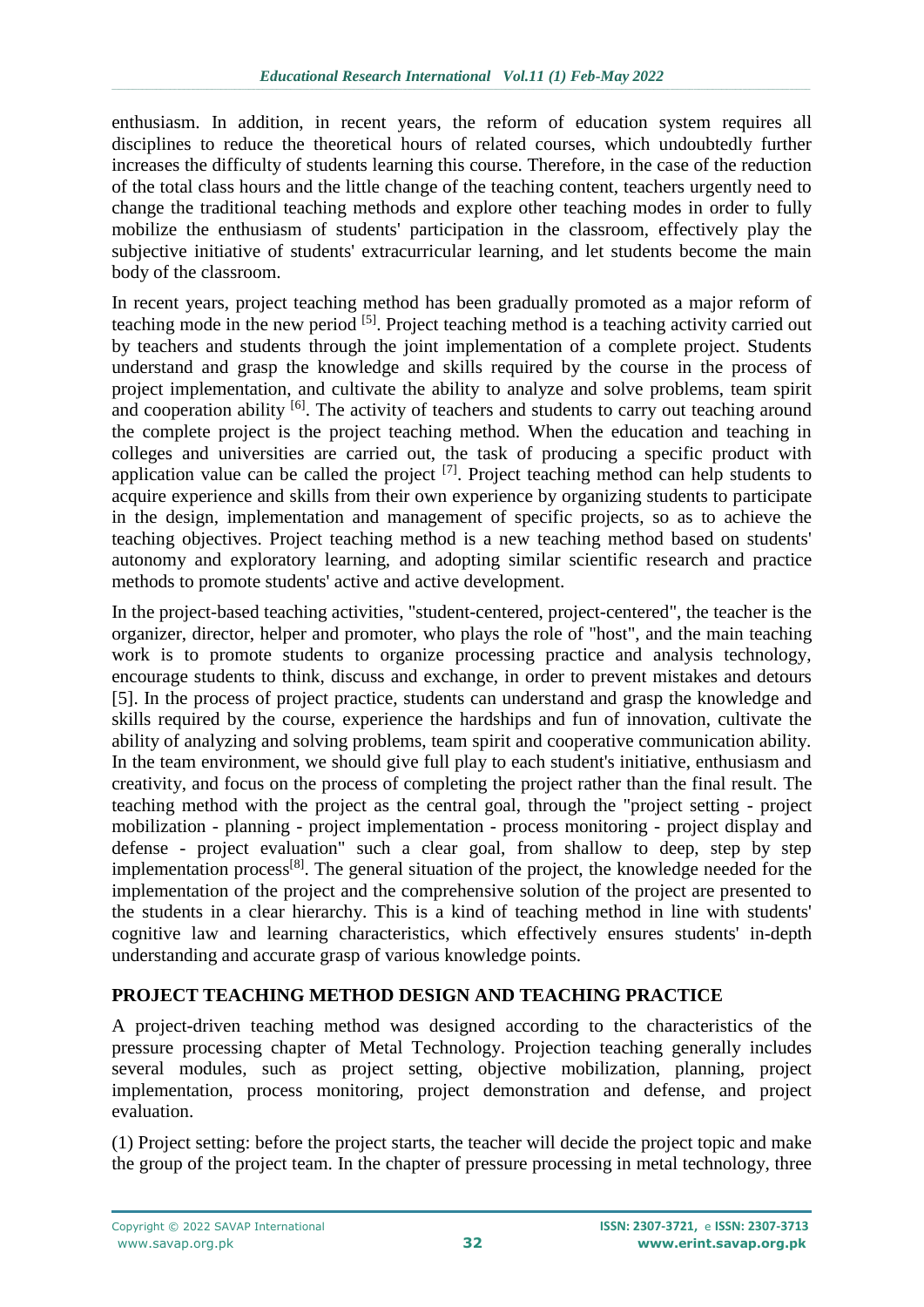project topics are set for die forging, continuous die (also known as progressive die) and compound die, such as die forging technology and die design for bevel gear friction press, progressive die for punching and cutting off bending, compound die for blanking and deep drawing, etc. Each project team is composed of 5-6 students, and the team leader is elected by the team members to preside over the project work.

(2) Project mobilization: teachers conduct learning mobilization work, so that students can understand the purpose of the project, the ability objectives and specific requirements that the project should be completed, the main knowledge and learning methods needed to complete the project, the project process and assessment methods and other aspects of the content. According to the progress of the course, the teacher will issue the corresponding project assignment, and upload relevant materials and literature.

(3) Develop project plan: First, students independently consult relevant literature and study relevant knowledge, and put forward their own preliminary solution ideas and project work plan; then, the project team formed the overall project solution and key problem solving ideas through full discussion, determined the project plan and schedule, and implemented the division of labor and cooperation within the group. At this stage, each project team will make a report, and teachers will guide students to discuss related problems, and finally form a feasible project plan.

(4) Project implementation: students implement the project content according to the specific tasks in the project plan. During the implementation process, team members are encouraged to communicate with each other, analyze and discuss, and finally form a project report as a unit of the project team. At this stage, teachers should do a good job of guidance and supervision. For the problems encountered by students in the process of implementation, teachers do not directly give answers, but guide students to analyze and discuss problems and solve problems independently, so as to improve students' autonomous learning ability and the ability to analyze and solve problems. The completion of project tasks depends on the division and cooperation of team members. Each member should obey the management of the project team and actively complete individual tasks and the whole project. This kind of project implementation mode with division of labor and cooperation is conducive to mobilizing the enthusiasm of members and cultivating collective consciousness.

(5) Project process monitoring: project quality control is the guarantee for the smooth implementation of the project. In teaching, we can master the project progress and quality control through the project implementation monitoring table. Periodic stage summary is not only conducive to the discovery and solution of problems, but also conducive to the mutual supervision, learning and reference among the groups, so as to promote the competition and improvement among the groups.

(6) Project presentation and defense: after the completion of the project, the project results completed by each project team will be displayed in the classroom, which is convenient for students to communicate and learn from each other, and can also increase the sense of achievement of students. In turn, the team leaders of each project group will report the project and share the learning methods, learning tools and experiences during the project. After the project presentation, the teachers and students will ask questions. All project team members can answer questions. After the defense of the project, the teacher will make comments on the project, point out the places worth learning and reference in the implementation of the project, point out the problems of the project, summarize the successful experience and the reasons for the failure, and finally ask the students to improve the project according to the defense opinions.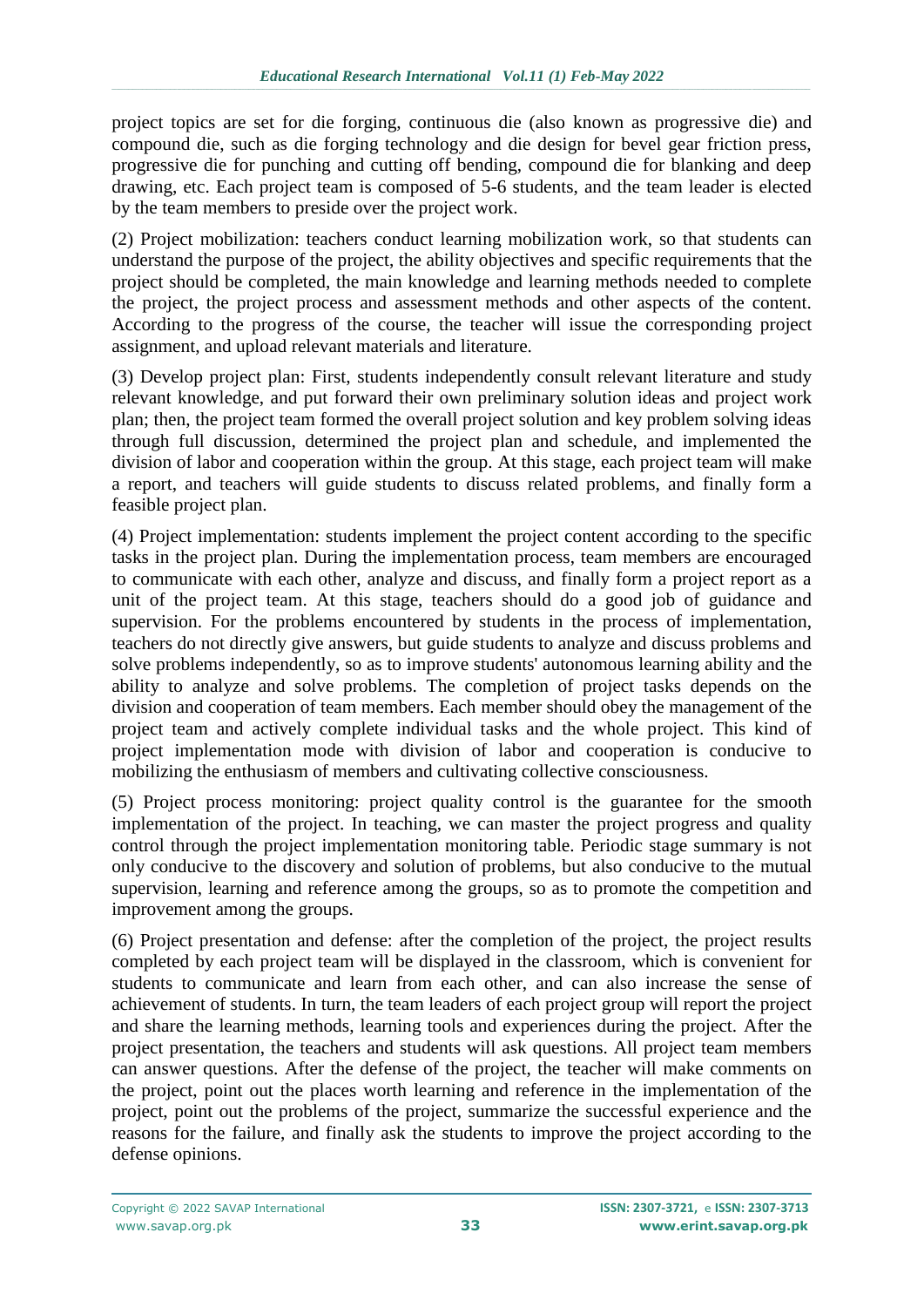(7) Project evaluation: teachers evaluate the quality of the project and give the results of the project team. Teachers' evaluation results are mainly based on the quality of project implementation and the performance of project team defense, with the weight of 50% for each part.

## **TEACHING EFFECT EVALUATION**

#### **Students' final examination scores improved significantly**

In this study, we randomly selected 6 classes with similar majors, the same amount of class hours and the project teaching method of metal technology in our school for statistical analysis. Results as shown in Figure 1, taking the traditional teaching method in 2011 as the control group, the lowest score and passing rate of the teaching class have been significantly improved since the project teaching method was carried out in 2014, which shows that the implementation of the project teaching method has significantly improved the learning effect of students. Figure 2 shows the change trend of the project achievement and its proportion in the total score with the development of project teaching method. It can be seen from the figure that the project achievement and its proportion in the total score are increasing year by year, which shows that teachers and students recognize and attach importance to the project teaching method.

#### **Students are active in learning and have broad thinking**

The project teaching form based on the realistic design task is relatively new, which arouses the curiosity of students to understand new things, and improves the acceptance rate of the knowledge points of pressure processing based on the autonomy of students' learning. In the practice of project teaching, students have experienced the process of "discovering, analyzing, solving and internalizing knowledge". From the final course papers, students can actively combine the contents of the course and related subjects, promote the mutual penetration of the curriculum and the intersection of knowledge, and lay a good foundation for the followup courses.



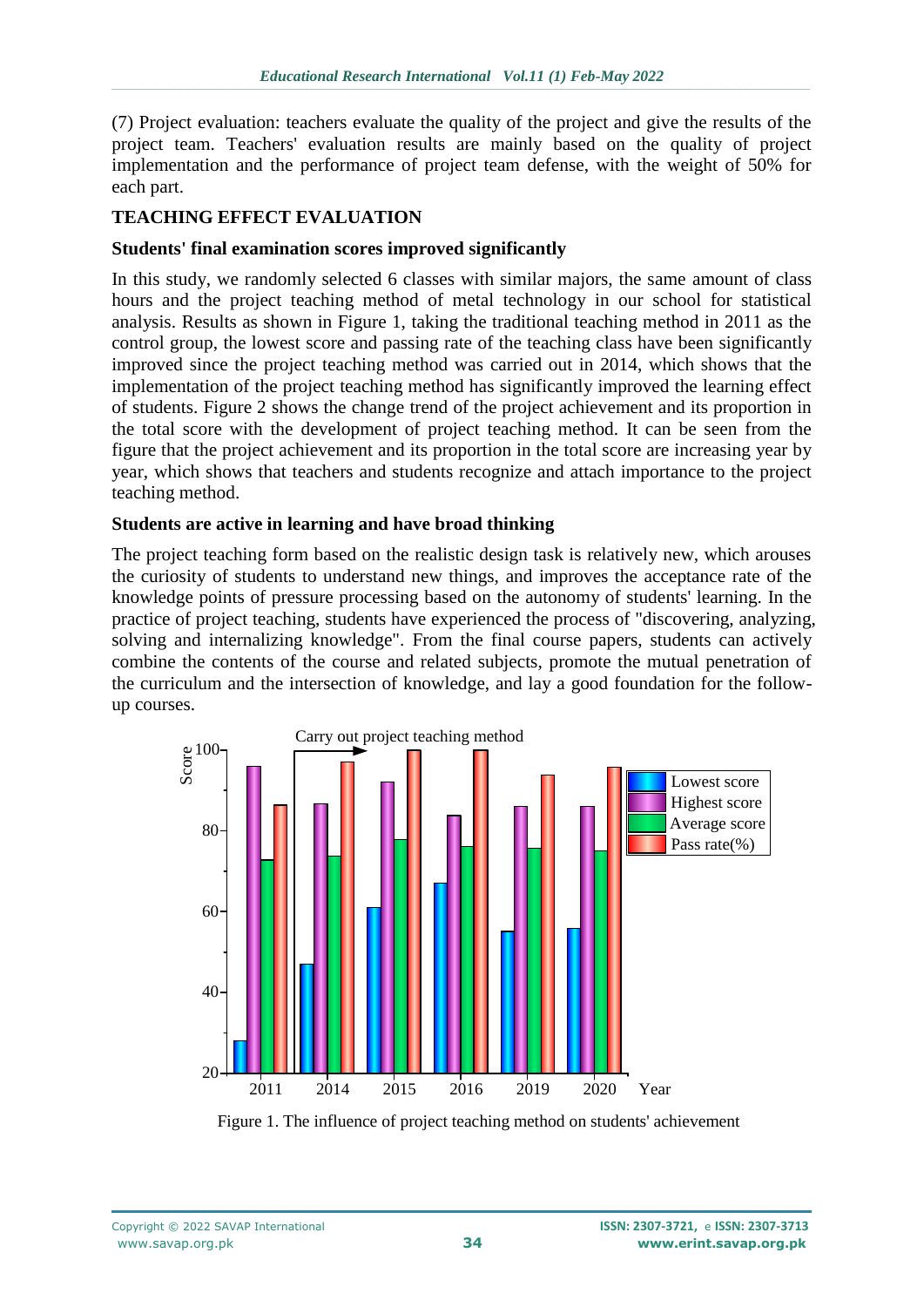

Figure 2. Project achievement and proportion to total evaluation result

## **Enhance innovation ability and team consciousness**

The project is presided over by the team leader, and the team members' work together to complete their own tasks, so as to ensure the overall completion of the project. During the completion of the project, each member will inevitably encounter problems that are difficult to solve. At this time, we need to brainstorm within the group or class to solve the problems together. In the process of mutual cooperation and running in, students gradually sharpen their character edges and corners, reduce mutual accusations and complaints, and imperceptibly cultivate a team spirit.

# **The professional quality of teachers has been greatly improved**

Facing the new and practical teaching mode of project teaching method, in order to meet the students' desire for knowledge and solve the practical problems encountered in pressure processing, teachers must understand the project practice process and be able to solve the common engineering project problems skillfully. This situation drives teachers to improve themselves and strengthen their practical ability on the premise of mastering teaching theory, so as to greatly improve their professional quality.

## **CONCLUSION**

The course of "Metal Technology" is comprehensive, with many key points and difficulties, and there are many professional terms and abstract concepts. The traditional teaching methods cannot achieve good teaching results. By organizing students to truly participate in the design, implementation and management of specific projects, project teaching method enables students to gain experience and skills from personal experience, so as to achieve teaching objectives. Based on the chapter of pressure processing of this course, this paper conducts a practical research on project teaching method for the students majoring in machinery in our school. The results show that: since the implementation of project teaching, the minimum score and pass rate of the class have been significantly improved, indicating that the implementation of project teaching has a significant effect on the improvement of